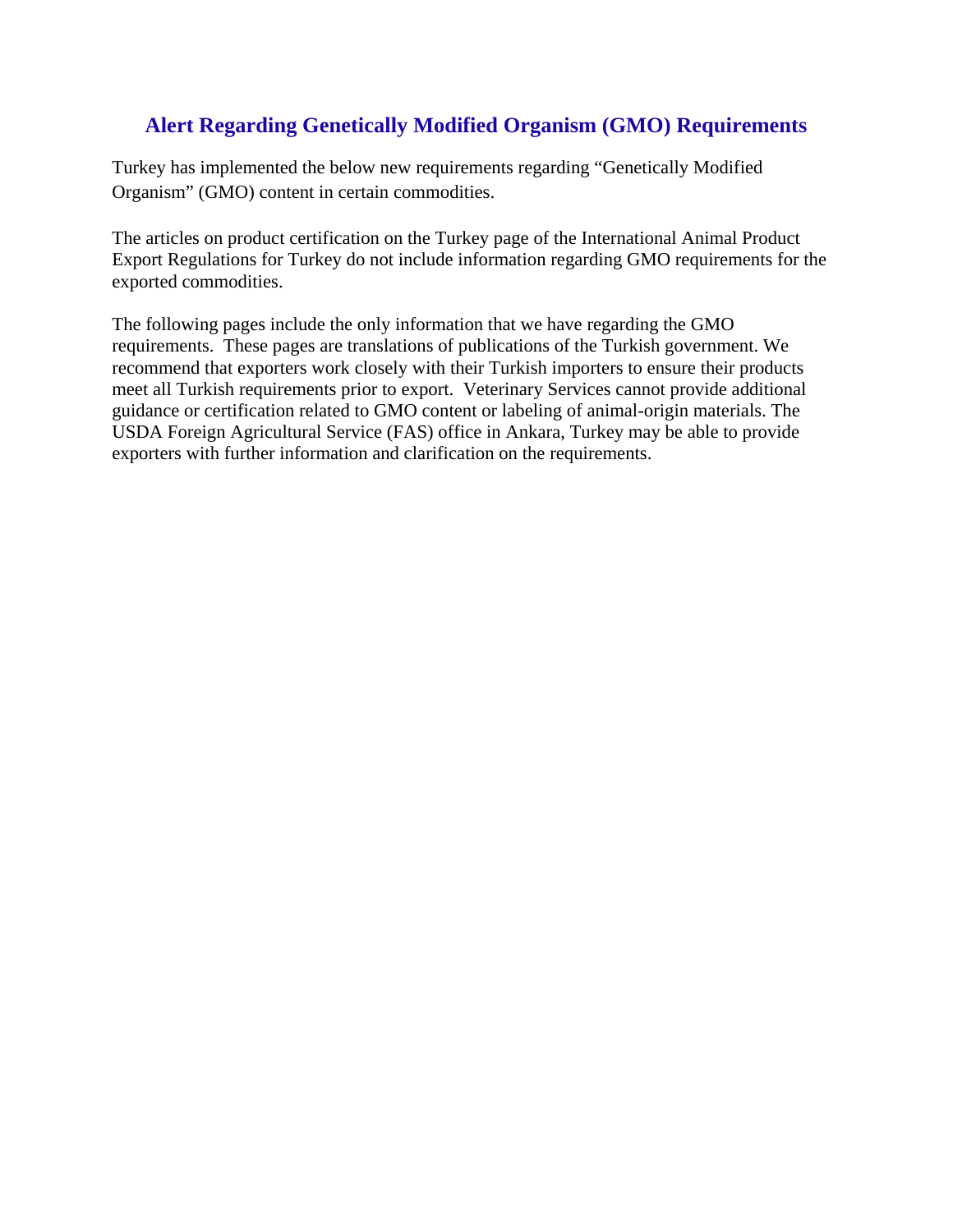*Unofficial Translation October 26, 2009 Official Gazette: 27388* 

# **Regulation on the Import, Processing, Export, Control and Inspection of Food and Feed Products Bearing GMOs and GMO Components**

# **SECTION-1 Objective, Scope, Legal Basis and Definitions**

# **Objective**

**Article- 1 –** (1) This directive determines the implementation of rules and principles of the decision making, processing, import, export, surveillance, registration, labeling, control and inspection services in regards to the food and feed that include the genetically modified organisms or include ingredient that contain a component of genetically modified organism or food and feed produced from genetically modified organisms in order to protect human life and health, animal health and welfare, consumer benefits and environment at the highest level.

# **Scope**

**Article- 2 –** (1) This directive comprise of the implementation of rules and principles of the decision making, processing, import, export, surveillance, registration, labeling, control and inspection services in regards to the food and feed that include the genetically modified organisms or genetically modified organisms except seeds.

(2) This does not include products approved and licensed by Ministry of Health.

# **Legal Basis**

**Article- 3 –** (1) This directive is based on the Article-10 of the Agriculture Law (Number 5488), Decree Having the Force of Law on Establishment and Duties of the Ministry of Agriculture and Rural Affairs (Number 441), Law on Adoption of the Amended Decree By-Law on the Production, Consumption and Inspection of Food (Number 5179), Feed Law (Number 1734) and Law on Preparation of Technical Regulations for Products (Number 4703).

# **Definitions**

**Article- 4 –** (1) The terms mentioned in this directive are:

- **a)** Unique Identifier: System of codes that identify the genes,
- **b)** Ministry: Ministry of Agriculture and Rural Affairs,
- **c)** Directorate: Provincial Agricultural Directorate,
- **d)** GMO: Genetically Modified Organisms.
- **e)** Genetically Modified Organism: Organism, except human beings, whose genetic material is changed by utilization of modern biotechnology.
- **f)** GMO and Products: Genetically modified organisms and products that contain GMOs, are made from GMOs, contain GMOs but are not made only from GMOs and/ or partially made from GMOs.
- **g)** GMO Product: Product that is GMO, containing GMO or contain GMO ingredient or made from GMOs.
- **h)** GMO Food: Food that is GMO, containing GMO or contain GMO ingredient or made from GMOs.
- **i)** GMO Feed: Feed that is GMO, containing GMO or contain GMO ingredient or made from GMOs.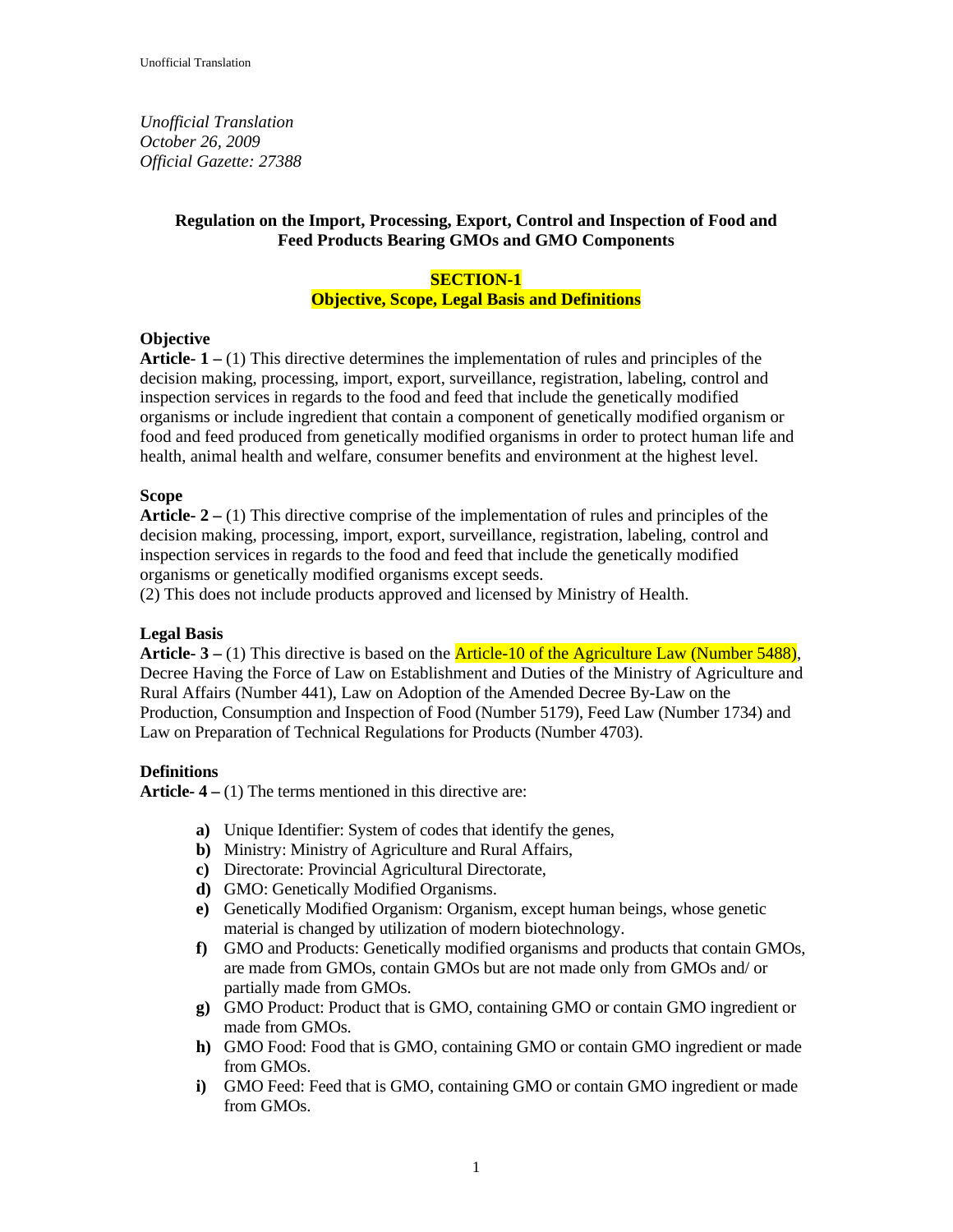- **j)** Equivalent Product without GMOs: Equivalent food and feed that is produced without genetic modification technology,
- **k)** Gene Owner: One that holds the patent rights for the gene or genes that is changed in the GMO and products.
- **l)** Surveillance: Observation, analysis and control of GMO and products under a program in order to determine the effects on biodiversity, plant, animal and human health.
- **m)** Traceability: Tracing, detecting and identifying GMO and products during all the stages of the production and distribution.
- **n)** KKGM: General Directorate of Protection and Control,
- **o)** Committee: An independent, scientific and technical risk assessment committee that is anticipated to be established by this regulation.
- **p)** Risk Assessment
- **q)** Risk Management
- **r)** TAGEM: General Directorate of Agricultural Research
- **s)** TUBITAK: Scientific and Technological Research Council of Turkey.
- **t)** TUGEM: General Directorate of Agricultural Production and Development
- **u)** List of Experts: The list of experts that is prepared by the Ministry, who will direct the studies.

#### **SECTION-2**

# **General Provisions and Conditions for Authorization**

#### **General Provisions**

**Article-5** (1) The import, marketing, registration, export and transit of GMO food and GMO feed for consumption and processing purposes is banned if the product is against the articles mentioned in this regulation. Customs authorities shall not ask for additional documentation regarding GMOs for products covered by this Regulation.

(2) If the imported, produced or distributed GMO food or feed is detected to harm environment, human or animal health then the food or feed processor is obliged to take necessary precautions to protect the environment, inform the Ministry, consumers and other related authorities immediately and the processor is also obliged to recall the product from the market.

(3) GMO products are banned in baby food, baby formula, continuation food and formula, food supplement for babies and young children.

(4) Import and distribution of GMOs and products that have resistance to antibiotics, which are used in treatment of human beings and animals, are banned.

(5) Ministry may direct the import and export ports for GMOs.

(6) If food or feed contains one or more GMO in total of minimum 0.9% then it is regarded as a GMO product.

(7) The product is not approved if 0.5 percent of the product is contaminated with one or more unapproved GMO variety.

(8) Products that do not contain GMOs cannot be labeled as "GMO-free."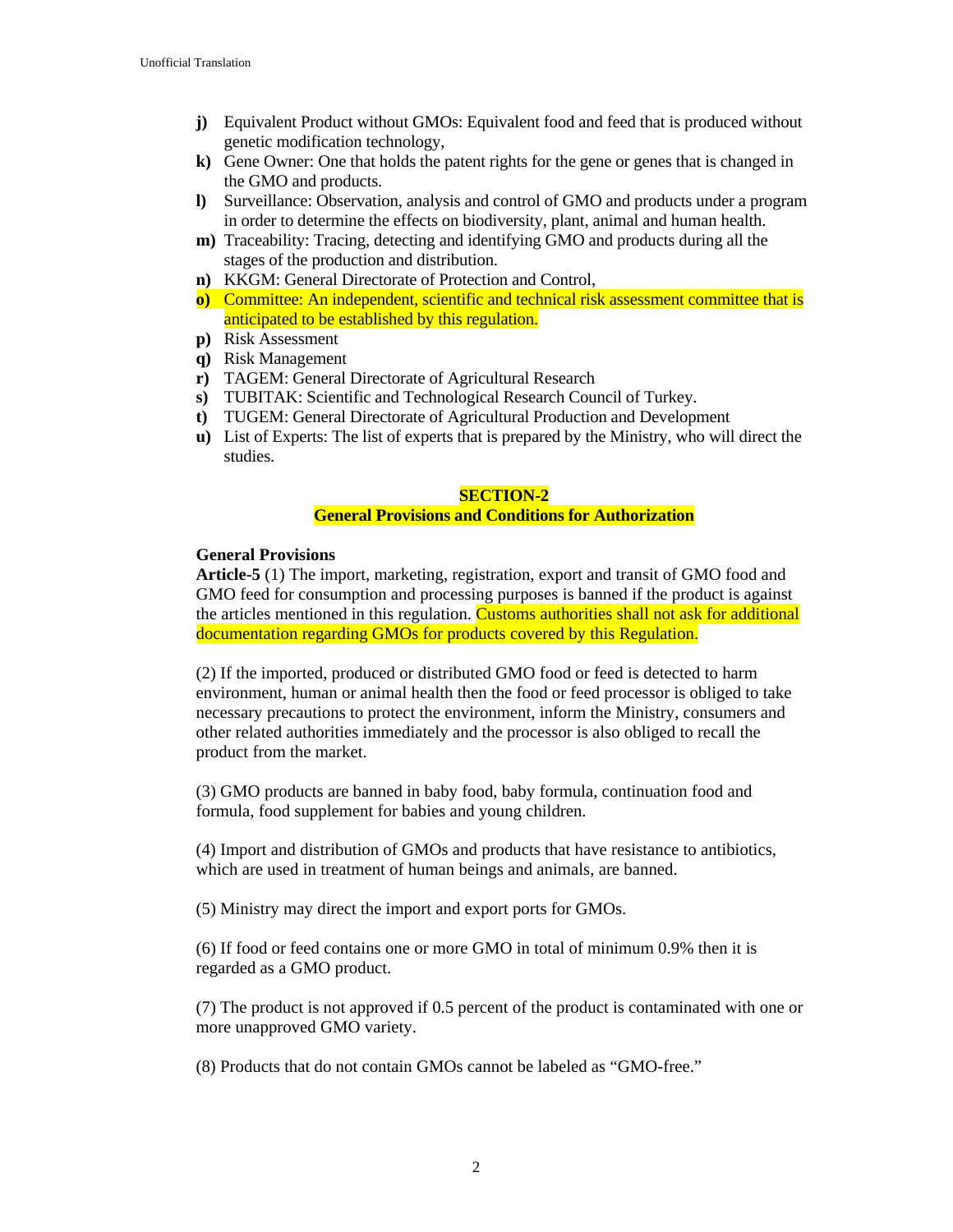(9) The Ministry has all the authority to regulate any matter and to take any precautions that are not mentioned under this directive.

#### **Conditions for Authorization**

**Article-6** (1) The risk assessment is carried out only once for each GMO and it is based on the gene or genes that are modified with scientific methods.

(2) The decision document is prepared following each risk assessment showing that as a result of the research the GMO food and GMO feed is not harmful to environment, human or animal health. The decision document must have at least below matters:

- a) The validity of the approval,
- b) Policies and procedures that needs to be applied for the import of GMO and products,
- c) The purpose and restrictions of the product,
- d) Risk management, market inspection, and if needed production planning,
- e) Surveillance and traceability conditions,
- f) Documentation and labeling conditions,
- g) Packing, transportation, conservation and transfer conditions,
- h) Conditions for processing, waste and residual disposal,
- i) Security and emergency measures,
- j) Annual reporting conditions for the usage,
- k) Conditions regarding the transfer of ownership of the product,
- l) Usage and processing conditions depending on supply and purpose

(3) Ministry may ask for public comments on the Committee's decision prior to approval.

(4) The decision of the Committee will be enforced after the approval of the Ministry.

(5) The Ministry of Agriculture shall publish the information on approved GMOs and other information on GMOs on a publicly available website.

(6) In order to register approved GMO and products and to allow traceability at every stage, the importers, processors and distributors of the GMO and products are obliged to make a declaration to the Ministry and GMO and products must meet the requirements for transfer, transportation and labeling.

(7) The approval may be canceled by the Ministry if the conditions on the decision document is violated or new scientific research is done on the risks and harms of the product and some negative outcomes are reached as a result of the usage of the product. The products are then re-called and disposed.

(8) The approval will be canceled if they don't follow the conditions on the decision document. The administrative enforcements are done depending on the reason of the cancelation.

(9) Products containing GMO cannot be used in any other way than the approved purpose.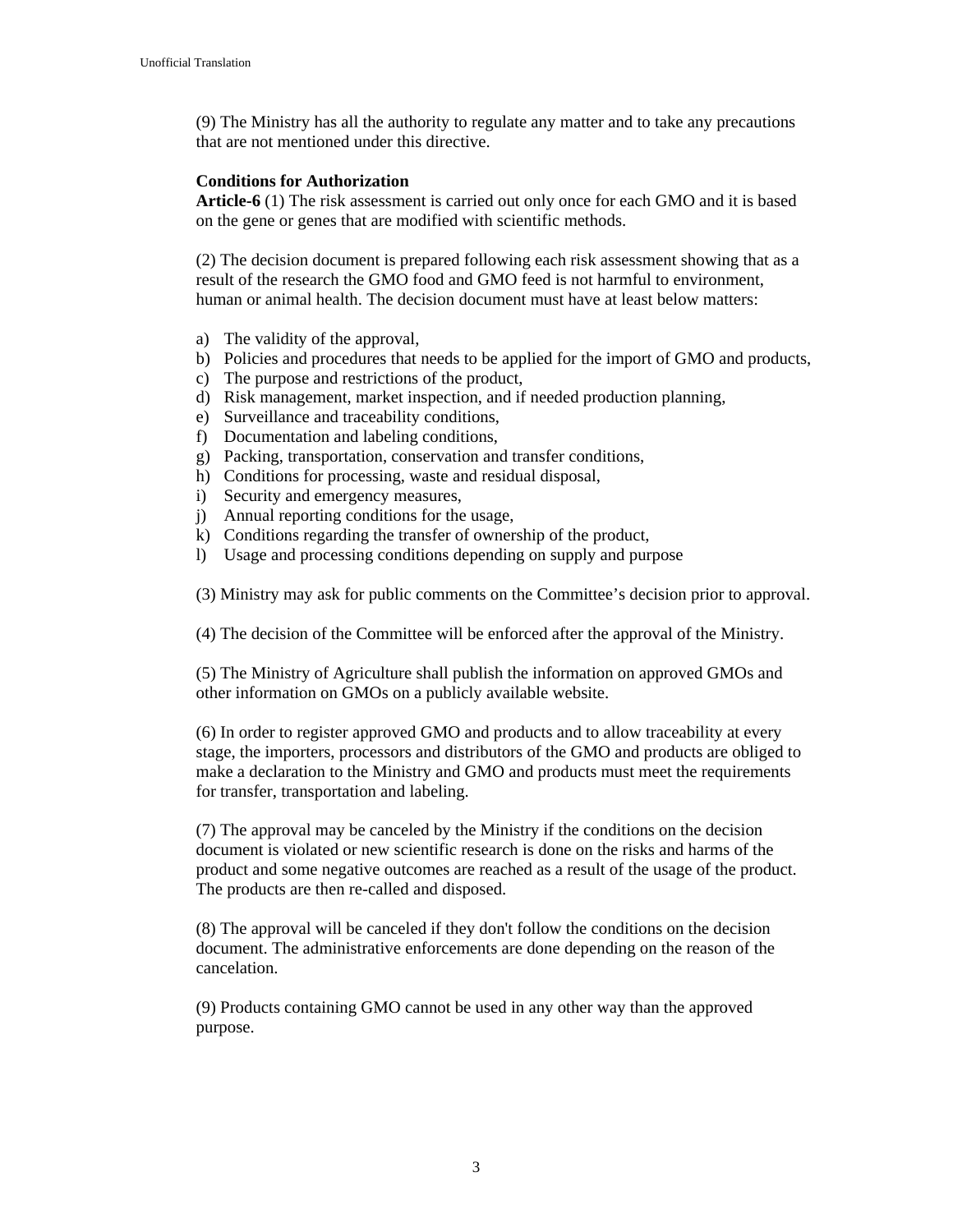(10) The owner of the gene is obliged to report to the Ministry and to take necessary precautions as soon as they find out about a new risk or suspicion about a risk.

(11) The owner of the gene is responsible for informing the buyers of the security rules and precautions related to the mentioned GMO and GMO products' sale, distribution, storage, processing and packaging.

# **SECTION-3 Committee, Application and Working Groups**

#### **Committee**

**Article 7-** (1) A lists of experts, who are responsible to search technical and scientific data, evaluate data and prepare reports about GMO, will be prepared by the Ministry. The term of each specialist is 2 years. The experts' list will have representatives from General Directorate of Agricultural Research (TAGEM), General Directorate of Agricultural Production and Development (TÜGEM), General Directorate of Protection and Control (KKGM), Universities, The Scientific and technical Research Council of Turkey (TUBITAK). A committee of 11 members from the experts' list is formed for each application.

(2) General Secretariat of the Committee is run by TAGEM. Committee shall have meeting by the request of TAGEM.

(3) Committee shall have meetings with the attendance of at least 9 members. Committee shall elect chairman for each application. The Committee shall take decisions with the absolute majority of those present. The justification of positive and negative decisions shall be written by the related members, signed and send it to the chairman as attachments to the decision.

(4) Committee shall make a decision about the application within 90 days after the first meeting. If the committee asks for additional documents and information, the 90 day period will be paused. The additional documents must be supplied within 30 days if committee asks for additional documents.

(5) If the committee disapproves an application, new application of the same product cannot be submitted at least one year following the disapproval date. The new application cannot be done without new scientific data.

(6) The announcement of the information to the public about application is subject to committee's approval upon the applicant's demand.

(7) The committee is responsible to Ministry for their activities.

#### **Responsibilities and duties of committee**

**Article 8-** (1) The responsibilities and duties of the committee are given below:

a) Committee will evaluate the application, prepare a report and present to the Ministry. b) The committee is not allowed to give any information and document and is not allowed to make any statement about the application during the evaluation period without consent of the Ministry.

c) Depending on the need, the Committee may invite one or more experts from the "experts' lists" to attend at the most two meetings and to provide advice only.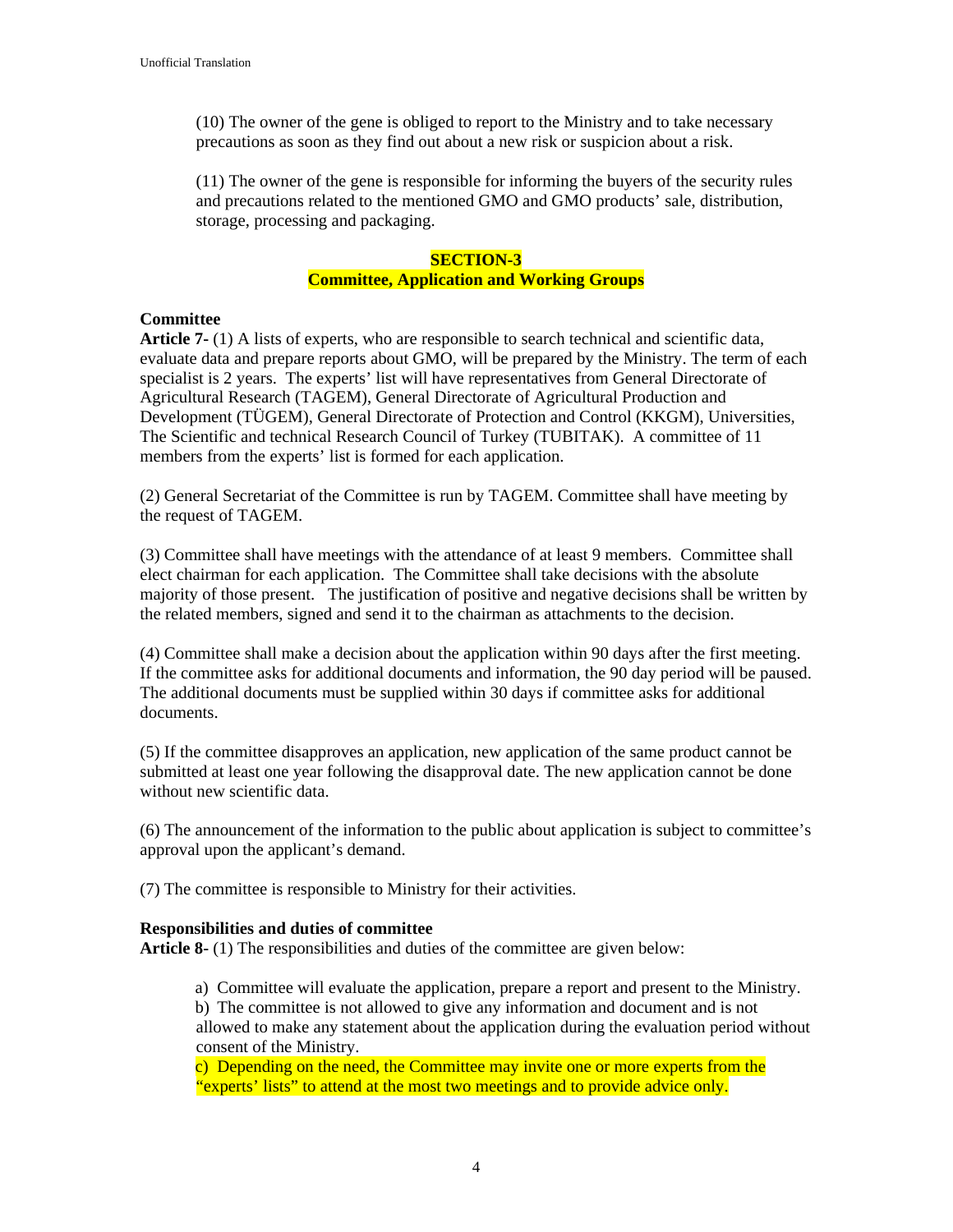# **Application**

**Article-9** (1) In order to have the first evaluation of the GMO product by the committee, the owner of the gene has to apply to the Ministry by providing the below documents and information:

a) Information or documents that contain data about the gene or genes that change the structure of the GMO,

b) All kinds of information and documents and supporting documents that pave the way for the method and reference material to detect the GMO,

c) Information on the Unique Identifier ,

d) Information and scientific research results that are related to the GMO risk assessment application

e) Information on intended use and restrictions, and information and documents to support this part of the application,

f) Information and documents that explain usage and production conditions

g) Information and documents that show risk management, auto-control and production planning,

h) Information and documents that explain monitoring and traceability,

i) Information and documents that explain confiscation conditions, and treatment of wastes

j) Safety, precautionary plan and practices and related information and documents

k) Document showing the conditions if it is allowed to transfer the ownership of the GMO product, or the product can be used by somebody else, and if so, provide conditions for transfer and usage

l) Provide storage and transfer conditions of GMO food or feed materials that are applied for,

m) Documents or certification approved by competent authority which proves that the gene or genes (which are applied for approval in Turkey) have been registered for and has been commercialized in the exporting country for at least 3 years prior to the application in Turkey.

n) Documents approved by competent authority shows that registered variety is commercially produced initially in the country where it is originally developed and other countries that have related legislations.

o) Documents and information showing that the GMO does not have a close relative variety or wild species in Turkey in order to protect Turkey's flora and fauna,

(2) Committee may ask for additional documentation if necessary.

(3) Committee shall deny the application when necessary documents and information is not supplied within the given time.

(4) The result of an application does not constitute to be exemplary for another application. The approval is valid for the importation for the specific shipment and the follow up shipments of the same product. However, other requirements for importation should also been met.

#### **Working Groups**

**Article- 10** (1) TAGEM may establish working groups. TAGEM is responsible to decide on the number of the members and the duration of the meetings. The working groups, chosen from the experts' list may be formed to work on below issues:

a) To provide advice on strategies and policies that Turkey should adopt by following the international developments,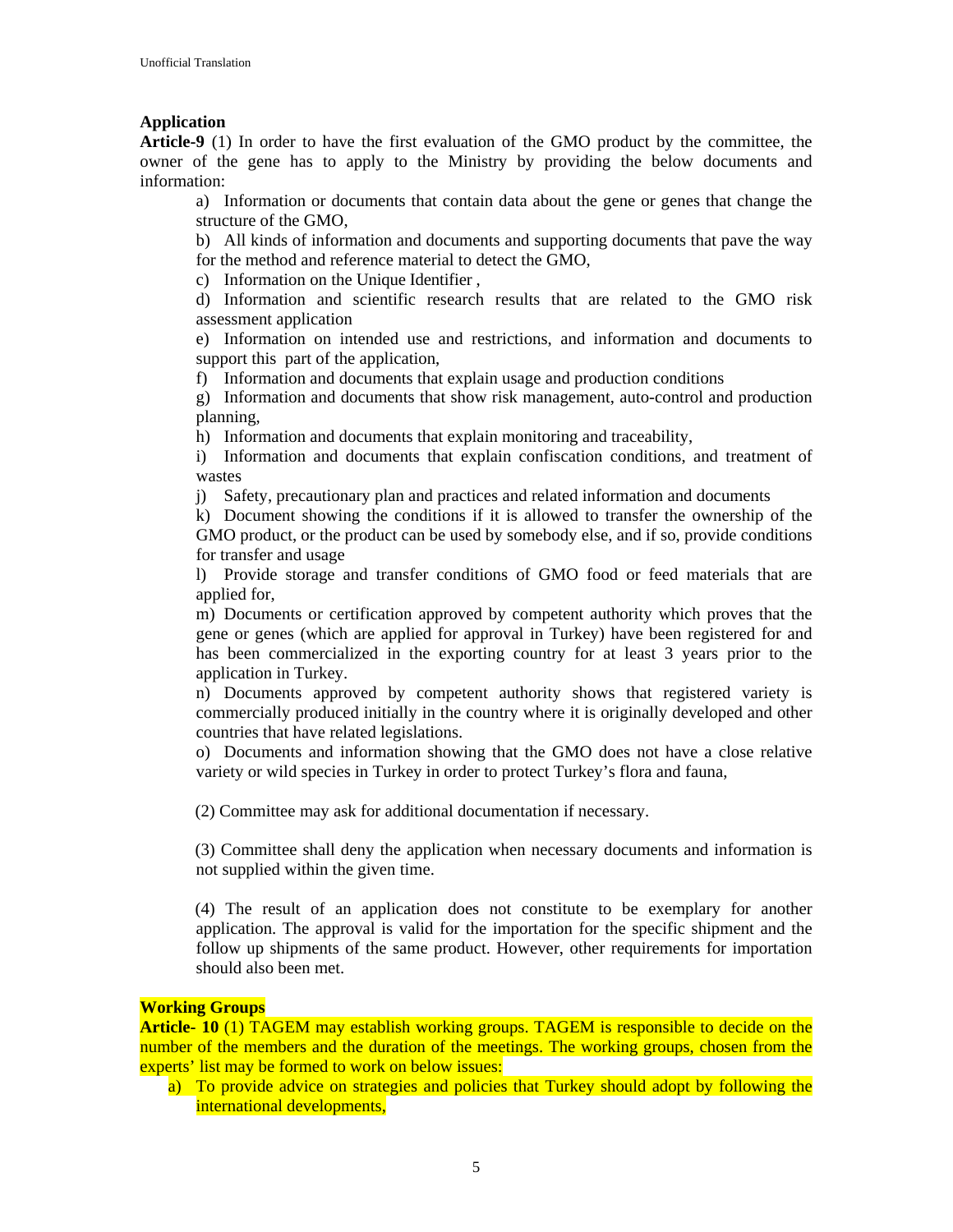- b) To make assessments on GMOs and GMO products for the sensitive consumer groups and to advice on the products,
- c) To advice the Ministry on internationally consumed GMOs and products,
- d) To inform necessary government bodies on risky products that are approved for production,
- e) To prepare biosafety risk scenarios for the immediate term, short-term and long-term.
- f) To provide advice on precautions for emergency situations depending on Turkey's needs.

#### **SECTION-4**

# **Import, Processing, Export, Storage, Export, Labeling Surveillance, Inspection and Control of GMO Products**

#### **Import**

**Article-11** (1) Below issues are considered for the import of GMOs and products that have been assessed by the Committee and their import has been approved in the Decision document:

a) A document, noting lot number, amount, and GMO type which is issued by the official authorities of the country (where GMO and products have been produced) is required.

b) If the product is shipped from a country other than the producing country, in addition to the document issued by the producing country, another document issued by the authorities of the shipping country noting the lot number, amount and GMO type is required.

c) The Ministry has the authority to analyze the shipments for control and inspection.

d) The frequency of the analyses is determined by the Ministry, based on the risk.

(2) The following principles are applied to the imports that are declared to be GMO free but have a risk of containing GMOs:

a) The products that have the potential to have GMOs are determined by the Ministry. The frequency of the analysis of these products is determined by the approval of the Ministry. This is updated by the Ministry, if needed.

b) The products are analyzed based on the determined frequency. If the analysis results are appropriate, the product is allowed to be imported.

d) If the result of the analysis is not appropriate then the product is not allowed to be imported. The importer, exporter and the exporting country of these products are added to the risk list.

(3)The importer is obliged to supply all kinds of information, documents, products and materials including analysis methods and special materials that might be needed, which are required for the evaluation and control processes.

#### **Processing and Storage of GMO products**

**Article-12** (1) In order to use imported GMO and products in food or feed materials' production, food or feed processor, in the application for permission and registration must meet the criteria below, in addition to the food and feed legislation:

a) The following documents and information about the raw materials that are GMO or products must be submitted to the Ministry within one month.

1) Information about from whom and how much (material) is obtained,

2) In which way these products will be used.

3) Label or transcript of the required documents that must accompany GMO and products.

b) GMO food or feed must be processed in a line and stored in a place that is different from non-GMO food or feed line and storage area. If the same production line is used, it must be cleaned accordingly.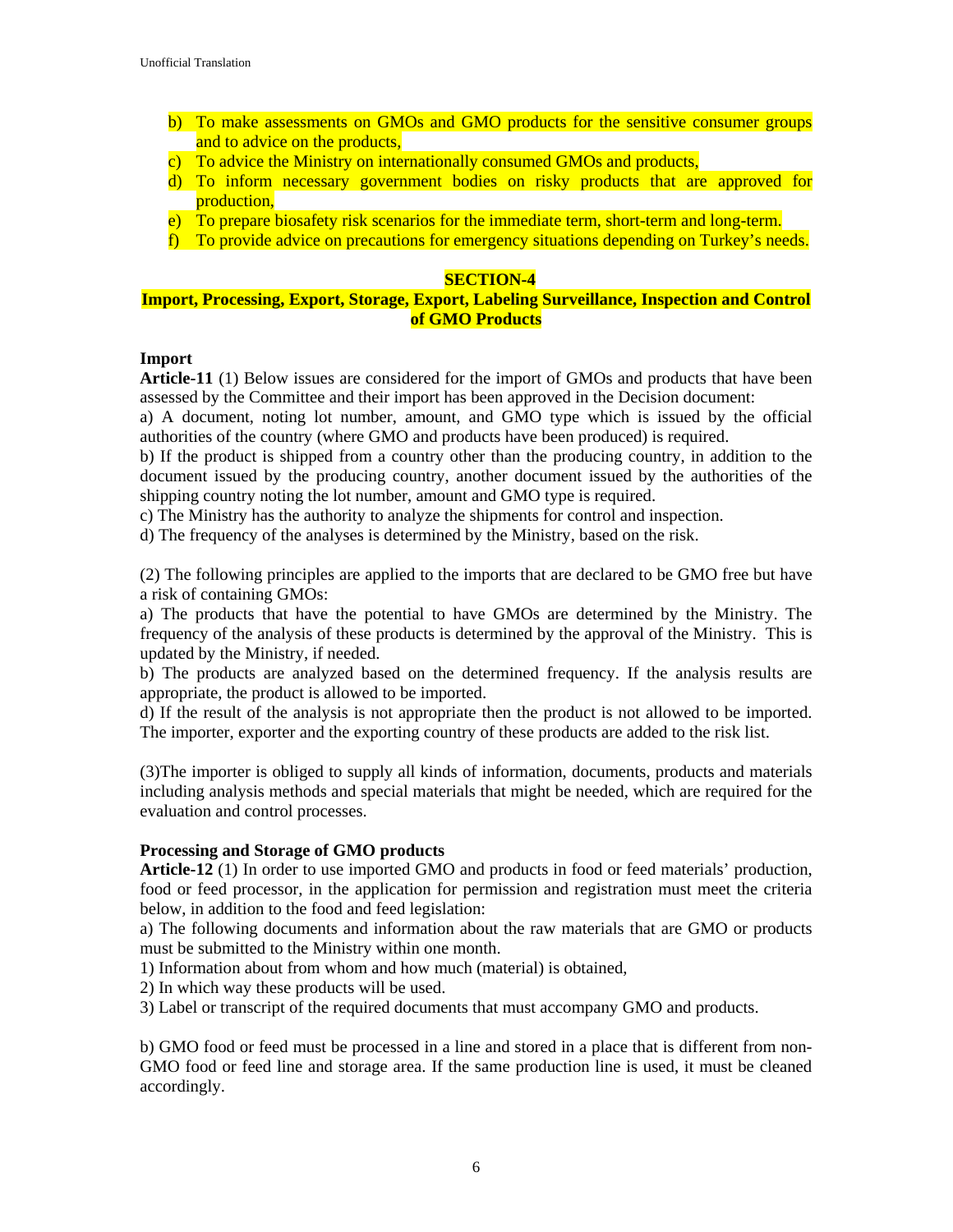c) If there are perceived risks after the production, necessary precaution plans, and other extra precautions concerning transport and storage must be declared to the Ministry.

d) The requirements for safe disposal and destruction of waste and residues must be determined and declared to the Ministry.

# **Export of GMO Products**

**Article- 13** (1) In exports the request of the buyer country is noted and processes are carried out accordingly. If the importing country does not have any requests about GMO's, then general export legislation is used.

# **Labeling of Food**

**Article- 14** (1) According to the provisions of the legislation, if the allowed GMO food contains more than 0.9 % GMO; the following criteria must be used in labeling in addition to the Turkish Food Codex Legislation (published on the Official Gazette No:23172 on 11/16/1997):

a) If the GMO is composed of one component the labeling should contain "genetically modified" or the product name of the raw material name should contain "produced from…genetically modified…".

b) If the GMO is composed of multiple components in addition to "genetically modified…" or "produced from…genetically modified…" statements, the component list must have the above statements in parenthesis. Font size should be the same.

c) Bulk products must contain documents with labeling information.

d) In addition to the above mentioned labeling requirements, if the GMO food differs from the non-GMO food in regards to composition, nutritional effects, and nutritional values; the label must note these. It is required to have nutritional labeling for GMO foods with nutritional composition differences.

e) If the GMO food differs from the non-GMO food, the label should contain health warnings about health risks that might arise from the use of these products.

f) If there are no non-GMO substitutes for the food that is produced by GMO's, the nature and the characteristics of the product must be listed on the label according to the Turkish Food Codex Legislation.

# **Labeling of Feed**

**Article-15** (1) According to the provisions of the legislation if the allowed GMO feed or raw material of feed contain more than 0.9 % GMO, in addition to the feed labeling regulations, the following criteria must be used in labeling.

a) GMO feed must have the statement "genetically modified…" next to its name. This statement could also be added as a foot note under the components. In this case, the font size should not be smaller than the font size of components.

b) Feed made from GMO product must have the statements "produced from…genetically modified…" next to its name. This statement could be added as a foot note under the components. In this case the size of font characters should not be smaller than the font size components.

c) Bulk feed must have documents with the labeling information.

d) If the GMO feed differs from the non-GMO feed, the label must make note of composition, nutritional effects, usage purpose, and health declaration for specific animal kinds or categories.

e) If there are no non-GMO equivalents for the feed that is produced by GMO's, the nature and the characteristics of the feed must be listed on the label.

# **Surveillance and traceability**

**Article-16 –** (1) Importers or exporters, processors, storing facilities, distributors and retailers of GMO and products must keep records, ensure traceability, and keep unique identifier numbers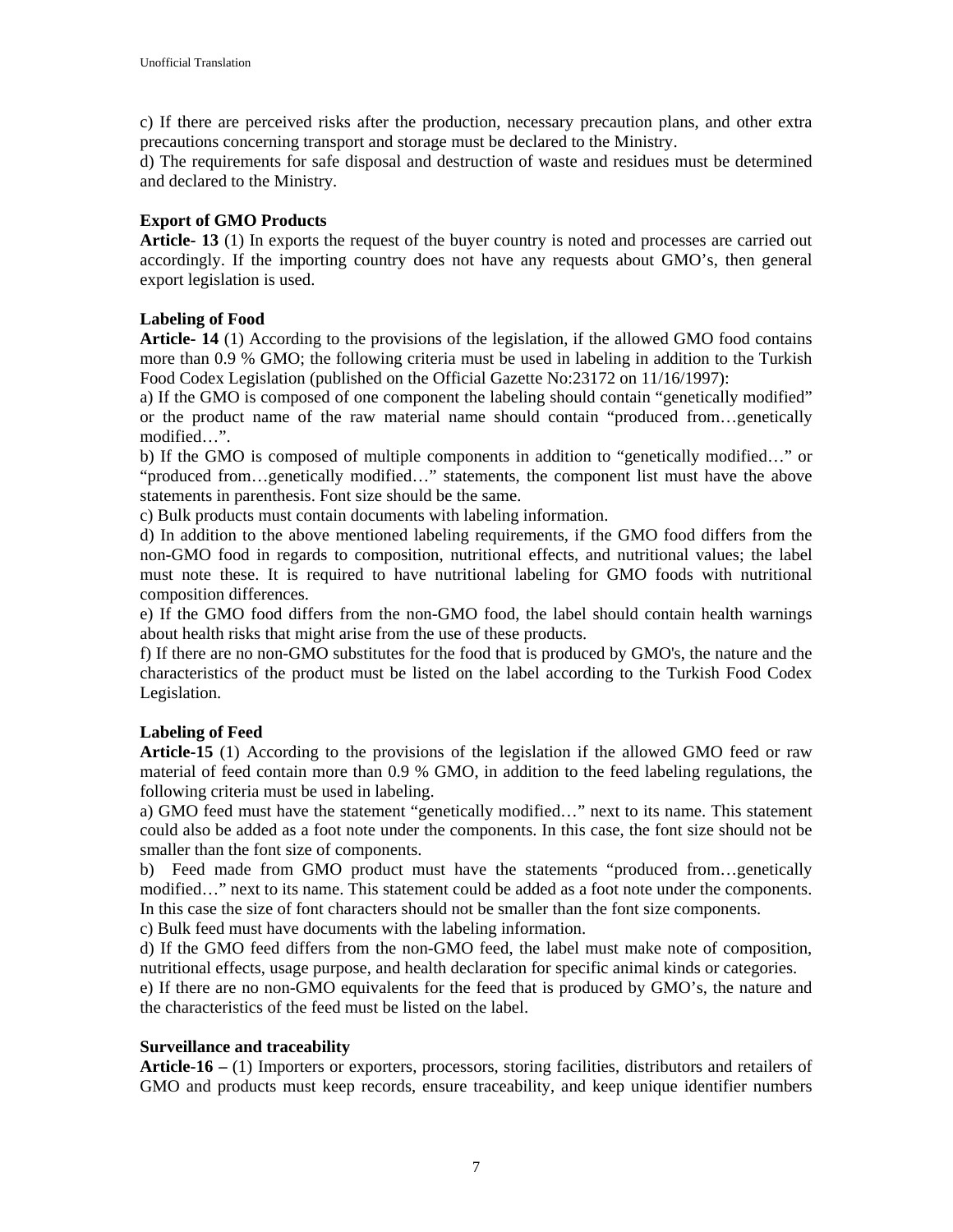and all necessary documents with the product, during/until the end of the process where the consumer obtains the products.

(2) Importers or exporters, processors, storing facilities, distributors and retailers of GMO and products must store necessary documents and information for 20 years and must have a record/archive system for these documents.

(3) Whether the conditions in the GMO and products decision document is followed, is inspected by officers assigned by the Ministry. If there are complaints, agencies assigned by the Ministry processes these in accordance with the articles of this legislation and regulations.

#### **Inspection and control**

**Article-17** – (1) Inspection and control of GMO and products should be carried out according to the articles of this Legislation and according regulations.

# **SECTION-5 Others and Final Provisions**

#### **Sampling and analysis**

**Article-18** (1) Procedures about sampling and laboratory analysis of GMO food and feed is determined by the Ministry.

# **Punitive Articles**

**Article- 19** – (1) About not following the articles of the legislation:

- a) Law number 4703, articles 11 and 12,
- b) Law number 5179, article 29,
- c) Law number 1734, articles 12, 13, and14,

action will be taken according to the above.

# **Implementation**

**Article-20 –** (1) This legislation goes into effect immediately upon publishing date.

# **Execution**

**Article-21 -** (1) The provisions of this Regulation is executed by the Minister of Agriculture and Rural Affairs.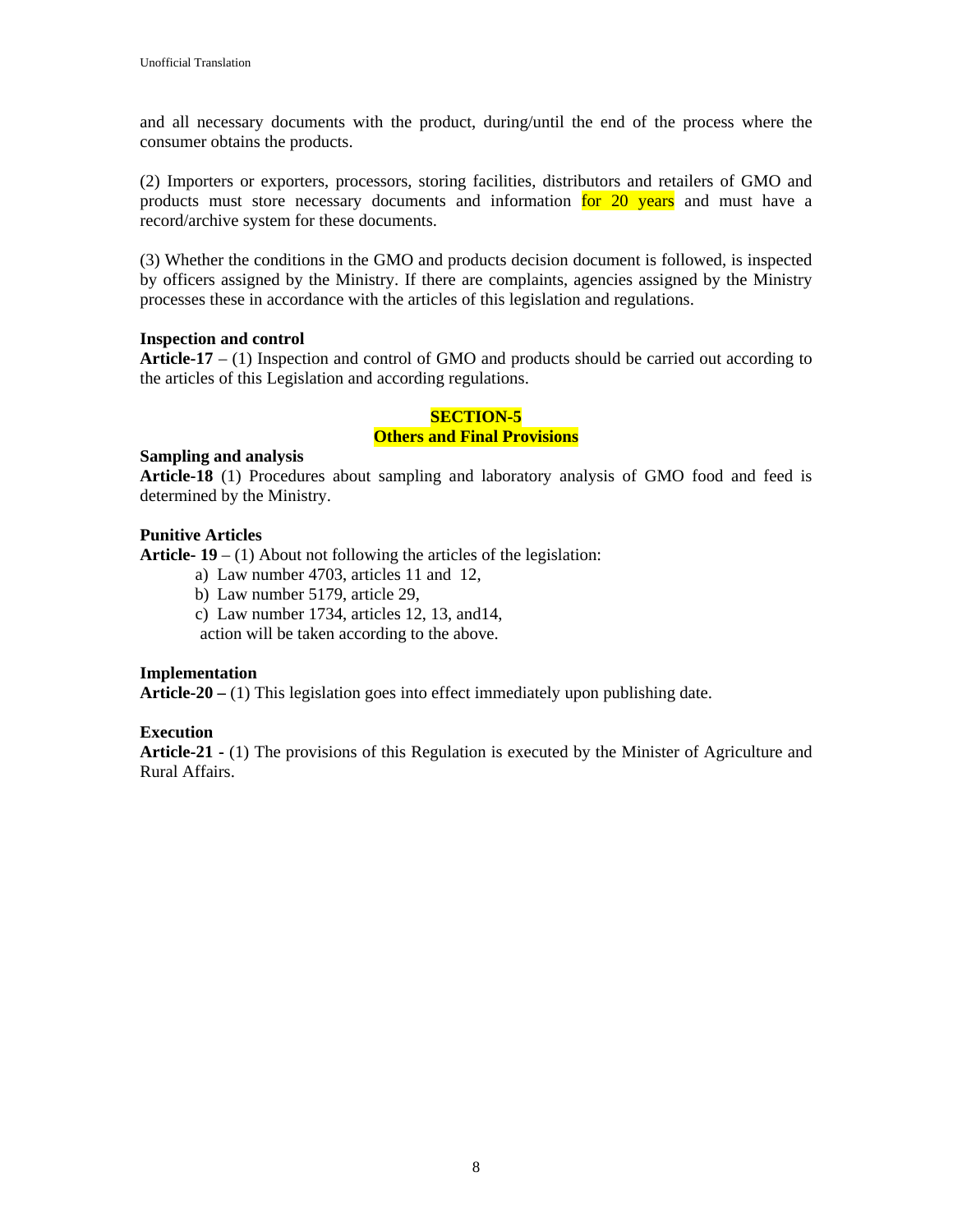*Unofficial Translation November 20, 2009 Official Gazette: 27412* 

# **Regulation on the Changes made to the Regulation on the Import, Processing, Export, Control and Inspection of Food and Feed Products Bearing GMOs and GMO Components**

**Article-1** The first clause of Article-5 of the "Regulation on the Import, Processing, Export, Control and Inspection of Food and Feed Products Bearing GMOs and GMO Components" is changed as below. The Clauses 6-7 and 8 of the same article are revoked.

(1) The import, marketing, registration and export of GMO food and GMO feed for consumption and processing purposes is banned if it is against the articles mentioned in this regulation. Ministry sets the methods and basis for the transit shipment of GMO food and GMO feed. Customs authorities shall not ask for additional documentation regarding GMOs for products covered by this Regulation.

**Article-2** The first clause of Article-7 of the same Regulation is changed as below:

(1) A list of experts, who are responsible to search technical and scientific data, evaluate data and prepare reports about GMOs, will be prepared by the Ministry. The term of each specialist is two years. The experts' list will have experts or academicians from universities, The Scientific and Technical Research Council of Turkey (TUBITAK) and research institutes. A new committee of 11 members (selected from the experts' list) is established by the Ministry for each application.

**Article-3** The sub-clause (a) of the first clause of Article-11 of the same Regulation is changed as below and the sub-clause (b) of the same article is revoked.

a) A document noting the amount and the GMO event, which is issued by the official authorities of the exporting or shipping country, is required from the importer or an analysis report is requested from an internationally accredited laboratory.

**Article-4** The first sentence of the first clause of Article-14 of the same Regulation is changed as below:

 "According to the provisions of this regulation, if a GMO food is approved then the following criteria must be used in labeling in addition to the Turkish Food Codex Legislation (published on the Official Gazette No:23172 on 11/16/1997). "